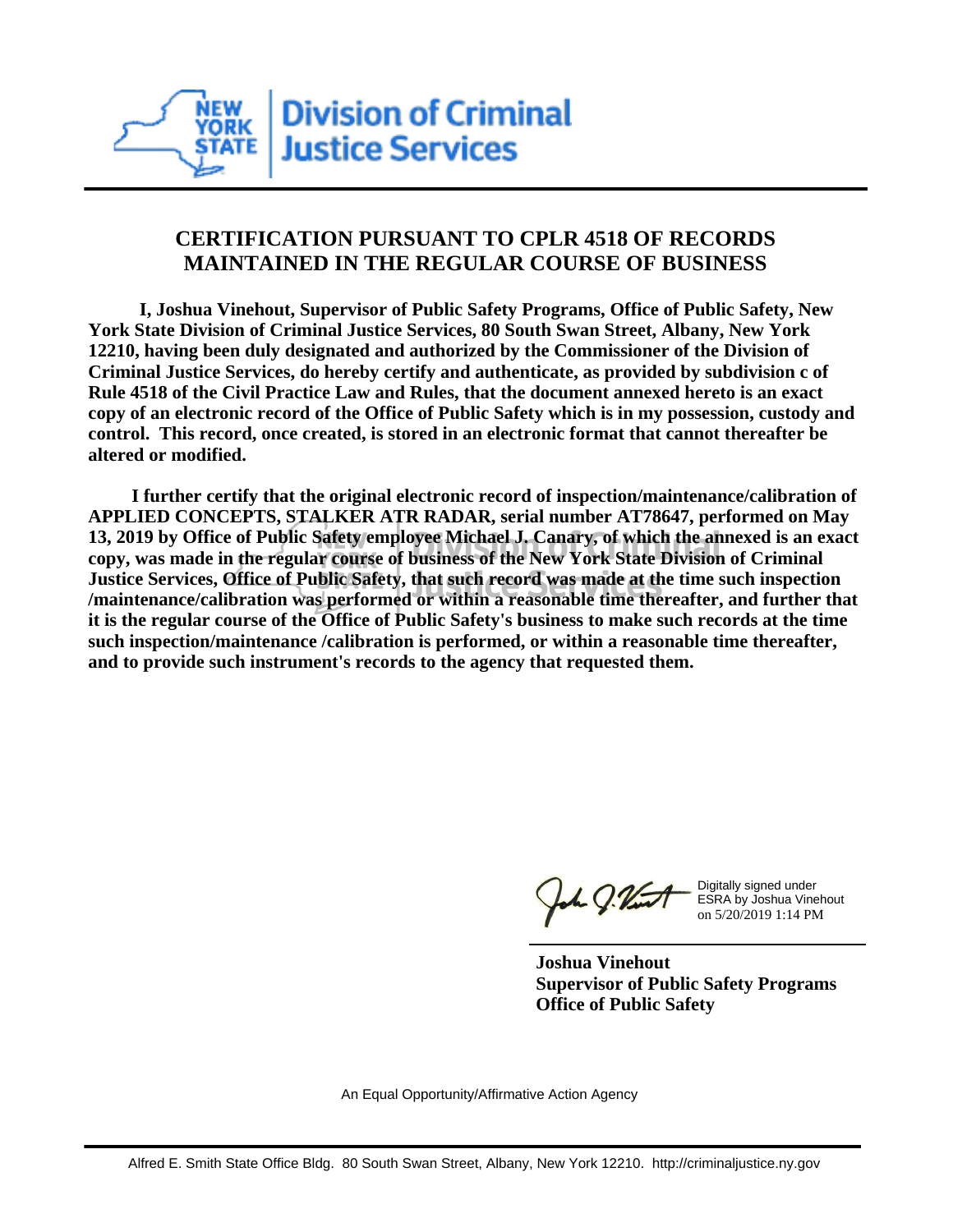## **RADAR RECORD OF INSPECTION / MAINTENANCE / CALIBRATION**

**Name of Submitting Agency: Stony Point Town Police Department Manufacturer: APPLIED CONCEPTS Model: STALKER ATR Date: May 13, 2019 Serial Number: AT78647**

 **I hereby certify that APPLIED CONCEPTS RADAR, model STALKER ATR, serial number AT78647/ / N/A / / N/A, has been calibrated using standards whose accuracies are established by the National Bureau of Standards, or have been derived by the ratio type of self calibration techniques. Calibration has been effected by controlled tests performed on the date indicated above.**

| <b>Test No</b> | <b>Internal Standard</b>                   | <b>Test Result</b> |
|----------------|--------------------------------------------|--------------------|
|                | 40 MPH                                     | <b>40 MPH</b>      |
| <b>Test No</b> | <b>Certification Standard (Stationary)</b> | <b>Test Result</b> |
|                | 40 MPH                                     | 40 MPH             |
|                | 25 MPH<br>YORK                             | <b>25 MPH</b>      |
| <b>Test No</b> | <b>Certification Standard (Moving)</b>     | <b>Test Result</b> |
|                | <b>40 MPH</b>                              | <b>15 MPH</b>      |
|                | <b>25 MPH</b>                              |                    |

**Turning Fork Certification / Date of Certification: May 13, 2019**

| <b>Serial Number</b> | <b>Frequency</b> | <b>Test Result</b> |
|----------------------|------------------|--------------------|
| FB232191             | 4164 HZ          |                    |

**The above stated tuning fork has been tested and found to oscillate at 4164 Hertz. It will cause a calibration signal of 40 MPH when used with a Doppler traffic radar operating at 34,700 Mhz.**

| <b>Serial Number</b> | Frequency | <b>Test Result</b> |
|----------------------|-----------|--------------------|
| FA130925             | 2614 HZ   | 25 MPH             |

**The above stated tuning fork has been tested and found to oscillate at 2614 Hertz. It will cause a calibration signal of 25 MPH when used with a Doppler traffic radar operating at 34,700 Mhz.**

 **I further certify that the entries made in these records were made at the time that the inspection /maintenance/calibration of the above identified RADAR was performed, or within a reasonable time thereafter.**

 *page 1 of 2* 

Digitally signed under ESRA by Michael J. Canary on 5/13/2019 12:38 PM

**Michael J. Canary Highway Safety Equipment Technician Office of Public Safety**

**\_\_\_\_\_\_\_\_\_\_\_\_\_\_\_\_\_\_\_\_\_\_\_\_\_\_\_\_\_\_\_\_\_\_\_\_\_**